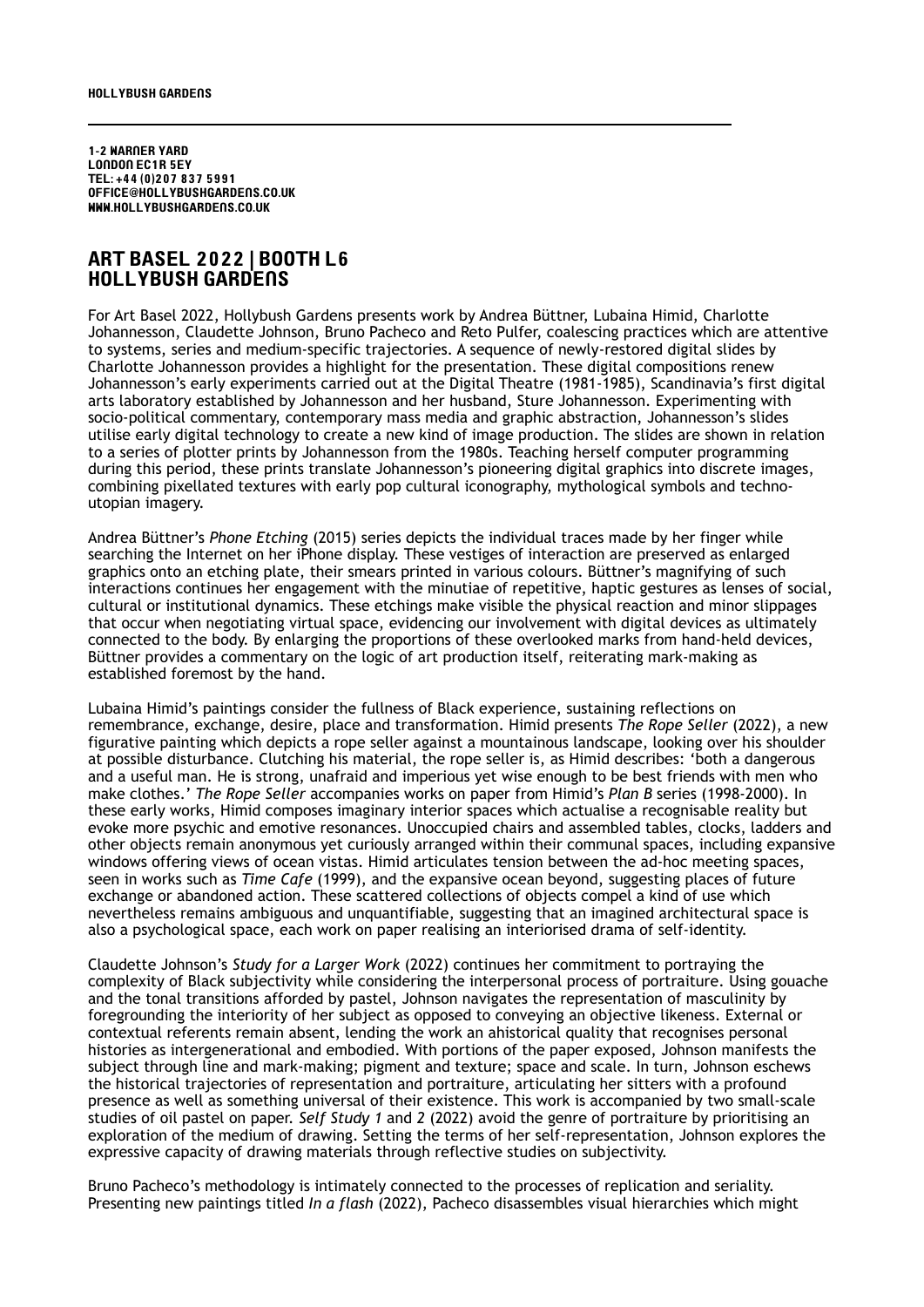otherwise constitute the very 'visibility' of a coherent image. Through a process of 'neutralisation', Pacheco paints ambiguous scenarios which fuse form and ground, intensifying the painted surface as a site of collapsed time and pictorial morphism. *In a flash* marks a departure from a group of previous works, *Removal* (2017-2018), which depict figures moving paintings and tapestries. For *In a flash*, the paintings variously handled, moved and bridged by a peripheral figure are sourced from Maiolica plates, with narratives related specifically to the process of metamorphosis: Daphne and Apollo, Andromeda and Perseus, and Ovid's *Metamorphoses*. These depictions from Maiolica plates becomes a lens through which Pacheco articulates the very process, rather than mere illustration, of transformation within painting: through compositional rigour, paint handling and colour variance. As a kind of reproduction, Maiolica lifts compositions and narratives while providing its own historically anonymous iteration, a manoeuvre which Pacheco acknowledges in the mutuality between content and supporting figure. *In a flash* distills the temporal oscillation between historical narrative representation and its immediate evocations to dwell within the space and sensation of transformation itself.

Reto Pulfer's practice investigates various conditions of mutability, incorporating fabric as a malleable, sensorial feature of his installations and performances. Here, Pulfer presents a selection of paintings and a new fabric sculpture, continuing his consideration of the mnemonic and imaginary potential of structures and codes. Pulfer's textile sculptures frequently become their own fluid yet unified landscapes, evoking a kind of 'garden architecture' as Pulfer describes, 'landscaping across centuries and styles, referencing ancient and post-modern architecture with a material as simple as textile.' This cohesion applies to *mm zu r wird glückstor* (2022) — a new sculpture comprising both knitted and plant-dyed fabric. In this asymmetric patchwork, the knitted elements span historic and geometric traditions of ornaments, inflected with details of Pulfer's own lived environment. The ornamental motifs weave a matrix of association from the diminutive to the immense, each with its own significance: rhizomes, worms, vegetables and garden tools interlaced with narratives of thunderstorms, dreams and Egyptian hieroglyphs of stars and seeds. *mm zu r wird glückstor* manifests a temporary and adaptable threshold or entrance adorned with narrative, establishing a hybridised, interstitial space between environment, sculpture and nomadic architecture. Pulfer's creation of natural pigments and recycling of material, including rags and bedsheets, relates to the performative and embodied dimensions of his practice as well as his approach to painting. Across several works, Pulfer realises painting in a state of emerging, between nascent experiment and foreseeable reminder. The sensorial qualities articulated through textile and painting address Pulfer's philosophical and constellatory examination of symbiosis and infinitude, metamorphosis and impermanence.

For preview requests and further information, please contact: [preview@hollybushgardens.co.uk](mailto:preview@hollybushgardens.co.uk) For press requests, please contact: [alex@hollybushgardens.co.uk](mailto:alex@hollybushgardens.co.uk)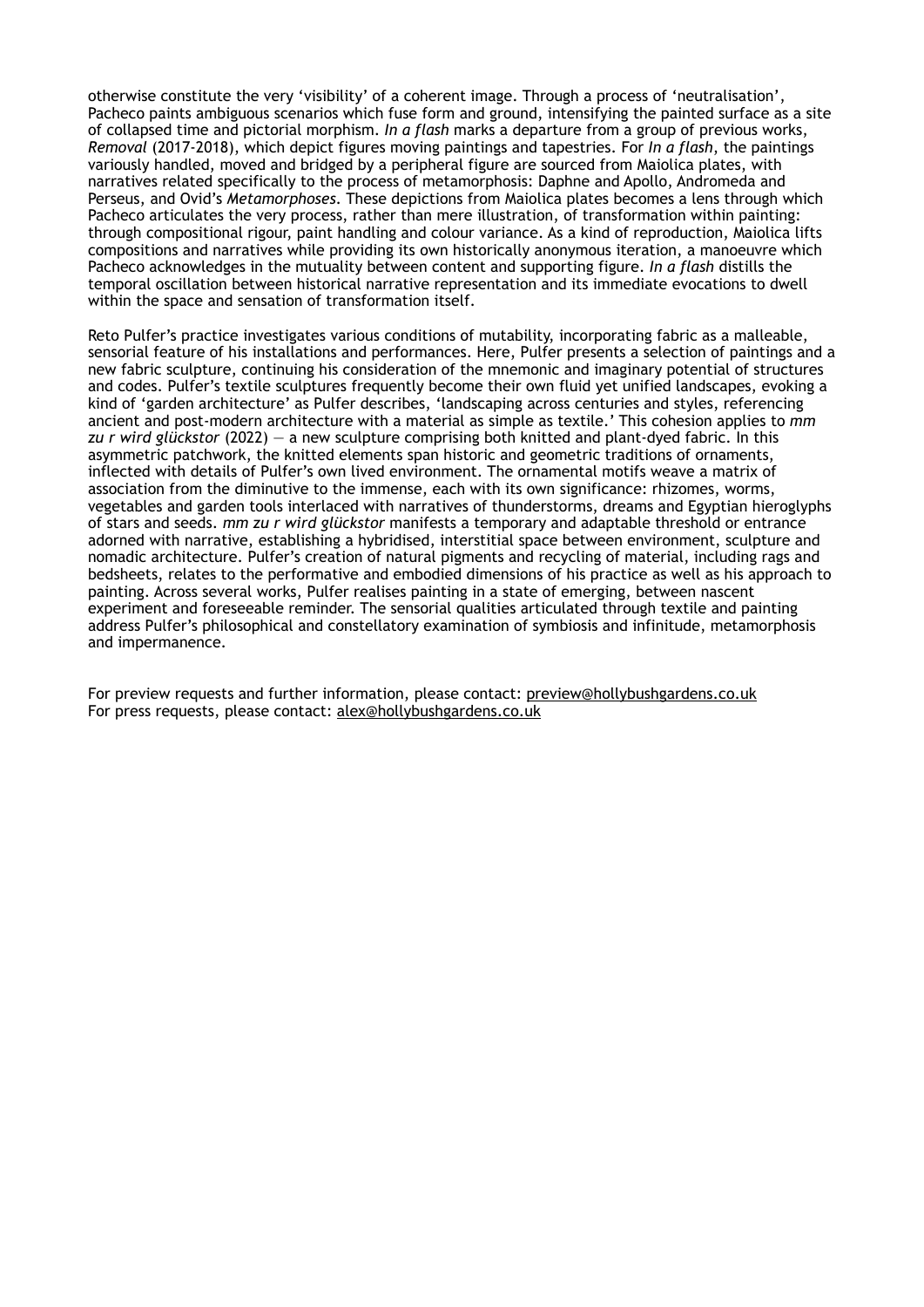## **Biographies**

**Andrea Büttner** (b. 1972, Stuttgart, Germany), lives and works Berlin, Germany, and is Professor for Art in the Contemporary Context at Kunsthochschule Kassel. She received a PhD from the Royal College of Art, London, and prior to that studied at the Humboldt University of Berlin and Berlin University of the Arts. Her practice connects art history with social and ethical issues, exploring broad-ranging topics such as poverty, work, community, belief, botany, Catholicism, and philosophy. Her work is based on thorough research into specific areas or situations, and is articulated through diverse formats including printmaking, sculpture, painting, photography, and video.

Büttner was shortlisted for the 2017 Turner Prize and is a winner of the 2009 Max Mara Art Prize for Women. She will present a solo exhibition at the Kunstmuseum Basel in 2023. Significant recent solo exhibitions include *Andrea Büttner*, Hollybush Gardens, London (2021), *What is so terrible about craft?*, Kunstverein München, Germany (2019); *The Heart of Relations,* Hollybush Gardens, London (2019); *Shepherds and Kings*, Bergen Kunsthall, Norway (2018); *Hammer Projects: Andrea Büttner*, Hammer Museum, Los Angeles, USA (2017); *Beggars and iPhones*, Kunsthalle Wien, Austria (2015); *Andrea Büttner*, Walker Art Center, Minneapolis, USA (2015), *BP Spotlight: Andrea Büttner*, Tate Britain, London, UK (2014); and *Andrea Büttner*, Museum Ludwig, Cologne, Germany (2014). Selected group shows include *The Botanical Revolution*, Centraal Museum, Utrecht; *Donation Outset — KW Production series*, Museum Abteiberg, Mönchengladbach, Germany; *The Roaring Twenties*, Guggenheim Bilbao, Spain; *The Displacement Effect*, Capitain Petzel, Berlin, Germany (all 2021); *Parliament of Plants,* Kunstmuseum Liechtenstein; *Smoke and Mirrors*, Kunsthaus Zürich; *Amish Quilts Meet Modern Art,* Staaliches Textil-und Industriemuseum Augsburg, Germany; and *The Botanical Mind,* Camden Art Centre, London (all 2020); *On Vulnerability and Doubt*, Australian Centre for Contemporary Art, Melbourne, Australia (2019); 33rd Bienal de São Paulo (2018); *Turner Prize,* Ferens Art Gallery, Hull, UK (2017); *Broken White*, Van Abbe Museum, Eindhoven, the Netherlands (2016); *British Art Show 8*, UK touring exhibition (2016); and dOCUMENTA (13), Kassel, Germany (2012).

Her work is held the collections of art institutions internationally, including Tate, London; Museum of Modern Art, New York; Walker Art Center, Minneapolis; National Museum Cardiff, Wales; MMK Museum für Moderne Kunst, Frankfurt; Museum Ludwig, Cologne; Lenbachhaus, Munich; Kunstmuseum Bonn; Staatsgalerie Stuttgart; Hamburger Kunsthalle, Germany; Julia Stoschek Collection, Düsseldorf; Reina Sofia, Madrid; Kunsthas Zürich; Walter Phillips Gallery, The Banff Centre, Canada; Collezione Maramotti, Reggio Emilia, Italy.

**Lubaina Himid** (b. 1954, Zanzibar) lives and works in Preston, UK, and is Emeritus Professor of Contemporary Art at the University of Central Lancashire. She is the winner of the 2017 Turner Prize. Her major monographic exhibition opened at Tate Modern, London in 2021 and travels to Musée cantonal des Beaux-Arts de Lausanne in 2022. Significant solo exhibitions include *Water Has a Perfect Memory*, Hollybush Gardens, London (2022); *Lubaina Himid*, Tate Modern, London (2021); *Spotlights*, Tate Britain, London (2019); *The Grab Test*, Frans Hals Museum, Haarlem, The Netherlands (2019); *Lubaina Himid*, CAPC Bordeaux, France (2019); *Work From Underneath*, New Museum, New York (2019); *Gifts to Kings,* MRAC Languedoc Roussillon Midi-Pyrénées, Sérignan (2018); *Our Kisses are Petals,* BALTIC Centre for Contemporary Art, Gateshead (2018); *The Truth Is Never Watertight*, Badischer Kunstverein, Karlsruhe (2017); *Navigation Charts*, Spike Island, Bristol (2017); and *Invisible Strategies*, Modern Art Oxford (2017).

Selected group exhibitions include *Mixing It Up: Painting Today*, Hayward Gallery, London; *Lubaina Himid - Lost Threads,* The British Textile Biennial, The Great Barn, Gawthorpe Hall, Padiham, Burnley, UK; *Life Between Islands*: *Caribbean-British Art 50s-Now,* Tate Britain, London; *Relations: Diaspora and Painting*, Esker Foundation, Calgary, Canada; *Invisible Narratives 2*, Yamamoto Keiko Rochaix, London; *Unsettled Objects*, Sharjah Art Foundation, Sharjah (all 2021); Frieze Sculpture, London; *Risquons-Tout*, WIELS, Contemporary Art Centre, Brussels; *Slow Painting*, Hayward Touring UK travelling exhibition (all 2020); *En Plein Air*, The High Line, New York (2019–2020); Sharjah Biennial 14, UAE (2019); Glasgow International (2018); Berlin Biennale (2018); *The Place is Here,* Nottingham Contemporary, UK (2017); *Keywords*, Tate Liverpool (2014); and *Burning Down the House,* Gwangju Biennale (2014). Her work is held in various museum and public collections, including Tate; British Council Collection; Arts Council Collection; UK Government Art Collection; Museum Ludwig, Cologne; Victoria & Albert Museum, London; National Museums Liverpool; Whitworth Art Gallery, Manchester; Hammer Museum, Los Angeles; and Rhode Island School of Design, Providence.

**Charlotte Johannesson** (b. 1943, Malmö, Sweden) lives and works in Skanör, Sweden. Her practice involves working with both the craft technology of the loom and the digital technology of computer programming, exploring their formal and conceptual connections. Trained as a weaver, Johannesson began creating tapestries as art in the 1970s, work that often satirised mainstream politics. In 1981, funded by The National Swedish Board for Technology and Development, she established the Digital Theatre with her partner, Sture Johannesson, in Malmö, Sweden. As Scandinavia's first digital arts laboratory, the Digital Theatre functioned as an independent platform for both research and artistic projects and has been described as one of the most advanced Apple systems of its time, consisting of seven computers, printers, monitors and synthesisers. From these early experiments across textile and technology, Johannesson's practice has developed to encompass a range of media including: weaving, painting, plotted print and digital slideshows. Across these media, Johannesson continues to challenge the conditions of image-making and to enhance the synchronicity between material and digital production.

In July 2022, Johannesson will present a solo exhibition at Badischer Kunstverein, followed by a major monographic exhibition at Nottingham Contemporary in February 2023. Johannesson's survey exhibition, *Take Me to Another World,* opened at Museo Reina Sofia, Madrid, 2021, curated by Mats Stjernstedt and Lars Bang Larsen. Johannesson's work has been exhibited internationally, including The 59th International Art Exhibition of La Biennale di Venezia, *The Milk of Dreams*, Venice, Italy; *HEM (HOME)*, Malmö Konstmuseum, Malmö, Sweden; *Unweaving the binary code — Hannah Ryggen Triennale*, Kunsthall Trondheim, Trondheim, Norway (all 2022); *Our Silver City, 2094*, Nottingham